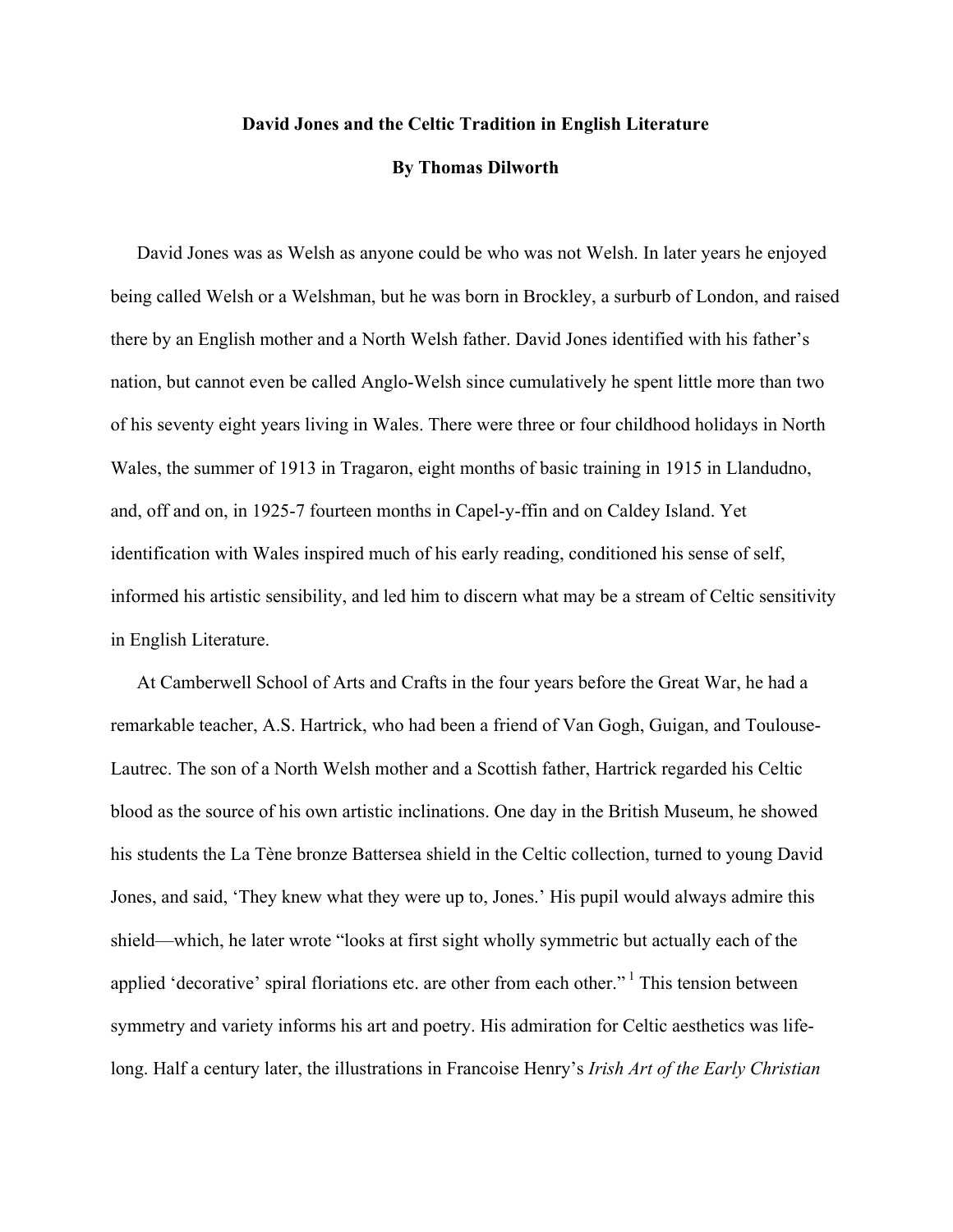*Period* (1966) prompted him to exclaim, 'What miraculous stuff it was. The extreme sensitivity ... within those vigourous, technically perfect, hard, exacting, abstract forms—it was a most extraordinary phenomenon.<sup>2</sup> He saw his own work as part of a Celtic tradition in visual and literary art, and, in doing so, discerned what I call (he never did) a Celtic tradition in English literature.

After unity, these are the attributes Jones most valued in literary and visual art: inclusiveness; intimate, affectionate particularity; Aristotelian realism (in contrast to Platonic idealism); textural richness, and a sense of movement. By 1928 these values informed his visual art as they were beginning to inform his great war epic *In Parenthesis,* which he began writing in that year. While composing this work*,* he recognized these values as characterizing what he saw as an imaginative, primary literary tradition, which he felt was Celtic and which, he thought, consisted most prominently (since the Renaissance, at least) of Shakespeare, the Metaphysical Poets, Kit Smart, William Blake, S.T. Coleridge, Lewis Carroll, Gerard Manley Hopkins, and James Joyce.

In Britain, this tradition was originally pre-Anglo Saxon Brythonic and, subsequently, Welsh. Jones writes,

I am persuaded that there is a valid "Welsh" strain in English Lit & tradition which is rather, perhaps, now, overlooked. It is obscure  $\&$  not easily defined—but I mean it was present with Camden & Drayton & those people—& Milton felt it (although I'm glad he did not do his proposed "Arthuriad," except that it might have stopped Tennyson doing his!). Blake certainly was aware of it, & the PreRaphaelites in their way—but already a bit tinged with that horrible "Celtic twilight" idea. Perhaps the "Teutonic" school of the 19th Cent. historians did a good bit to break the continuity of the thing I mean in one sense. For them, the History of the Island began with the landing of the Saxon pirates; and Ebbsflet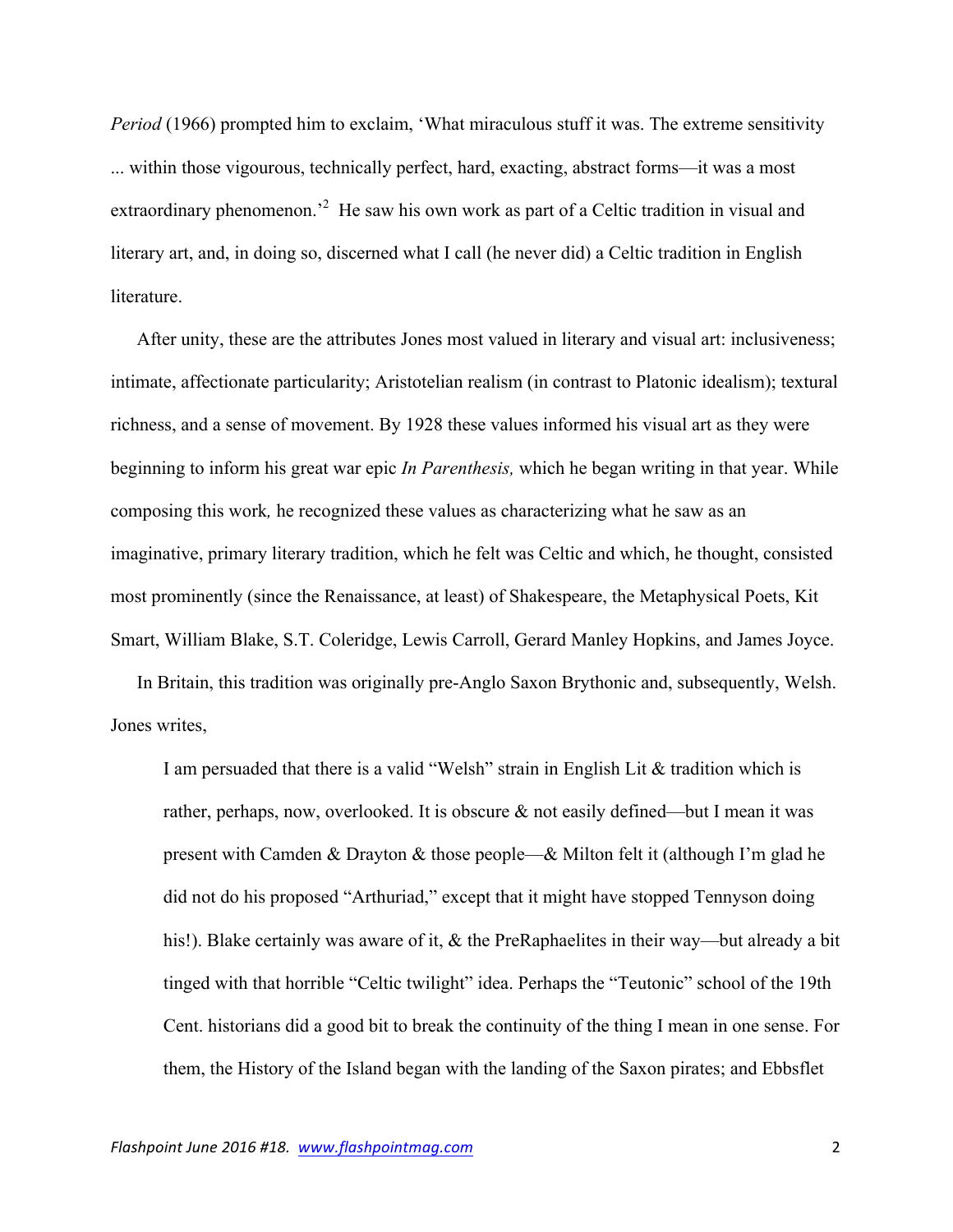became more sacred than Glastonbury—but this was a new thing  $&$  I imagine was a point of view that would have surprised Shakespeare.<sup>3</sup>

Of Shakespeare's plays he most liked *King Lear*, partly for its sense of Lear being originally the Celtic Llyr or Lir, a god of elements and the sea, "so Shakespeare was continuing a very ancient tradition in associating 'King Lear' with tempest  $\&$  storm."<sup>4</sup>

The original source of this Celtic tradition was, Jones writes to his friend Jim Ede, the "flexible, complex, hard, exact, 'abstract' art" that "characterized the works of Celtdom" in "the Hallstalt and La Tene cultures of the first millennium BC and again in the resurgent sub or post Roman Xtian-Celtic cultures in the  $5<sup>th</sup>$  or  $6<sup>th</sup>$  or  $7<sup>th</sup>$  or following centuries AD, especially in Ireland (Kells Gospel Book, etc)."<sup>5</sup> In its early Welsh written manifestations, this tradition involved a "metamorphic quality." For him, the paramount modern manifestation of the tradition was not visual and not English but the Irish writer James Joyce "in his incredible way and in a totally other medium and still more differing intention."<sup>6</sup>

According to Jones, this Celtic tradition has nothing to do with the whimsy of the Celtic Twilight and modern Arthurian fantasies:

The spirit  $\&$  mood of the early Welsh fragments (which ... I only know by translation— $\&$ I suspect, not very good translation) is one of "realism" of a kind—a kind of caustic observation & rather amused bitterness—but resigned also—rather more in the mood of those very early warrior Chinese poems that Arthur W[aley] has translated.<sup>7</sup>

This quality is the Celtic counterpart to Aristotelian realism, which Jones considered as basic to his own art and, pre-eminently, that of Joyce. Although the medieval Welsh tales in *The Mabinogion* involve a shift to fantasy, he thought one of its stories, "Kulwch and Olwen," "one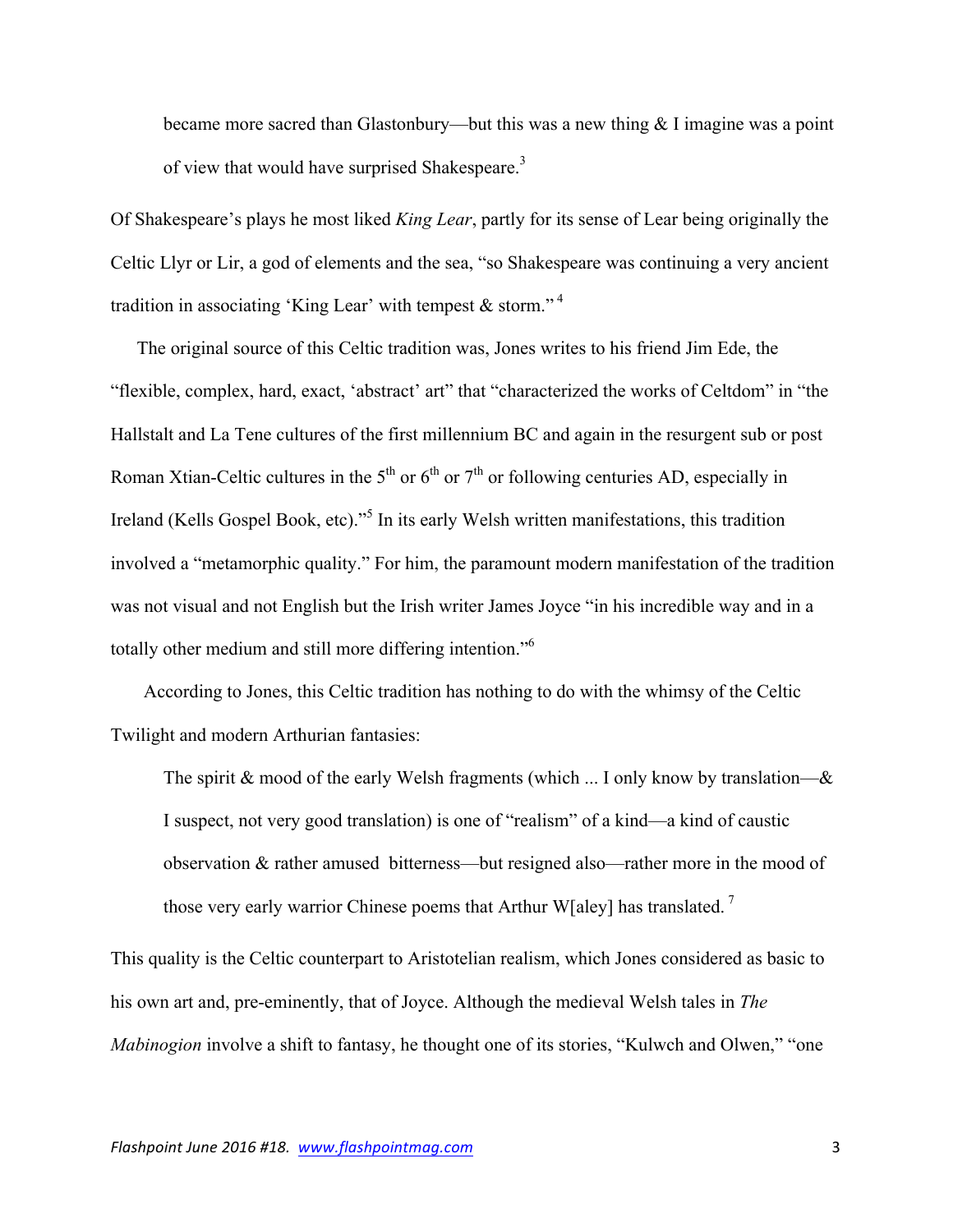of the best … of the kind in the world" and loved it for the realistic aspect of what might be called its magic realism. $8$  He thought that

what distinguishes this native prose-tale from the subsequent great medieval Arthurian Romance-Cycles is its vivid sense of the particular, the actual, the tangible. The exact topography and terrain is in strong contrast to the vague and generalized topography of the Romances .... So that though it is interweaved with marvels & mysterious powers, the narrative reads in a perfectly matter-of-fact fashion. We are in no doubt as to who is getting the worst of it or at what site the changing fortunes occur. In *that* sense it is as precise as an eye-witness report of the Boat Race telling us which of the contestants is in most trouble & whether that trouble is by Fulham Wall or Dukes Meadow.<sup>9</sup>

The story exemplifies one of his favourite maxims, that "we proceed from the known to the unknown." For most readers, he thought, the "known" realistic aspect might seem unCeltic, because, since

the "Romantic revival," the idea behind the expression "the Celtic twilight" and much besides has occluded, indeed reversed the characteristic qualities of authentic Celticity. There have been such oceans of bogus stuff, so many misconceptions which the accidents of history have done much to occasion, that it is small wonder that this matter is confused. Who on earth would suspect these qualities from the general attitude of the modern Irishman? The same applies to Wales.

Celtic-Twilight-induced fantasy was one reason he would be unable to read with full enjoyment the Anglo-Welsh novelist John Cowper Powys.<sup>10</sup>

He saw the Celtic aesthetic as more than realism, however. In a personal manifesto written at Rock for Ede in 1935, he identifies his own intentions with subtler aspects of the Celtic tradition: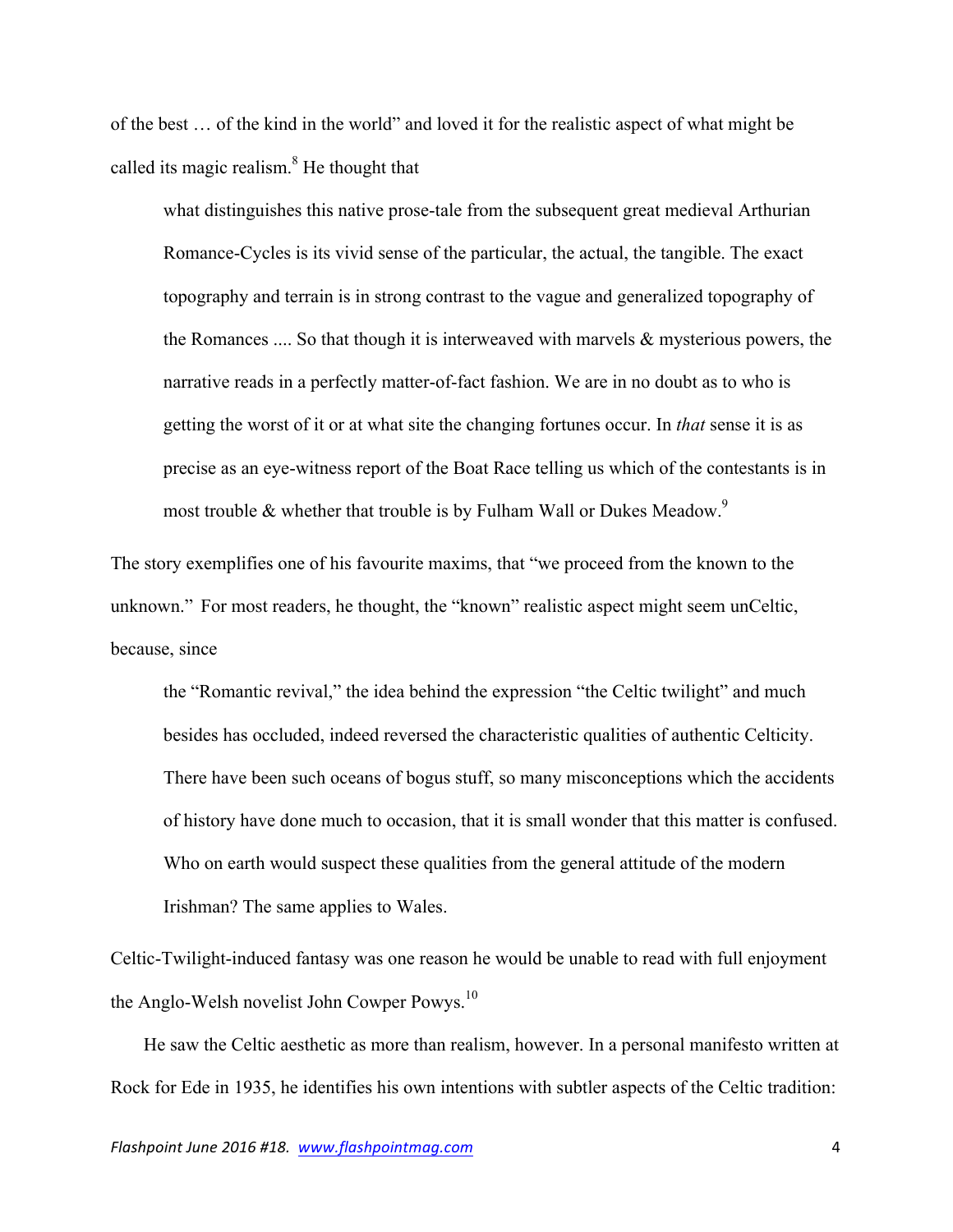I should like to speak of a quality which I rather associate with the folk-tales of Welsh or other Celtic derivation, a quality congenial and significant to me which in some oblique way has some connection with what I want in painting.

I find it impossible to define, but it has to do with a certain affection for the intimate creatureliness of things—a care for, and appreciation of, the particular genius of places, men, trees, animals, and yet withal a pervading sense of metamorphosis and mutability. That trees are men walking. That words "bind and loose material things." I think Carroll's Alice Books and the Hunting of the Snark inherit, through what channel I do not know, something akin to this particular quality of the Celtic tales.

The Snark is always a Boojum in Celtic legend, and tragically so in much Celtic history. The Hunting of the Snark has for me an affinity to the Gododdin of Aneurin and the Hunting of the Boar Trwyth in the Olwen tale, and the Grail Quest also.<sup>11</sup>

He associates the Celtic motif of metamorphosis with a combination of contraries:

If you would draw a bruiser don't neglect to remember the fragility of "this flesh" or you will be liable to make only a vulgar tour-de-force and to obscure the essential humanity of your gross man. There should be always a bit of lion in your lamb. The successful art work is one where no ingredient of creation is lost, where no item on the list in *the* Benedicite Omnia Opera Dominum is denied or forgotten.<sup>12</sup>

Celtic influence could be detected, he thought, in works of English literature that had vividness of imagery and a woven texture, an emerging and disappearing movement "like tangled brush with cats coming & going." He saw this texture in "all of Julian of Norwich," in Malory where Lancelot visits Chapel Perilous, in much of Shakespeare, in *The Rime of the*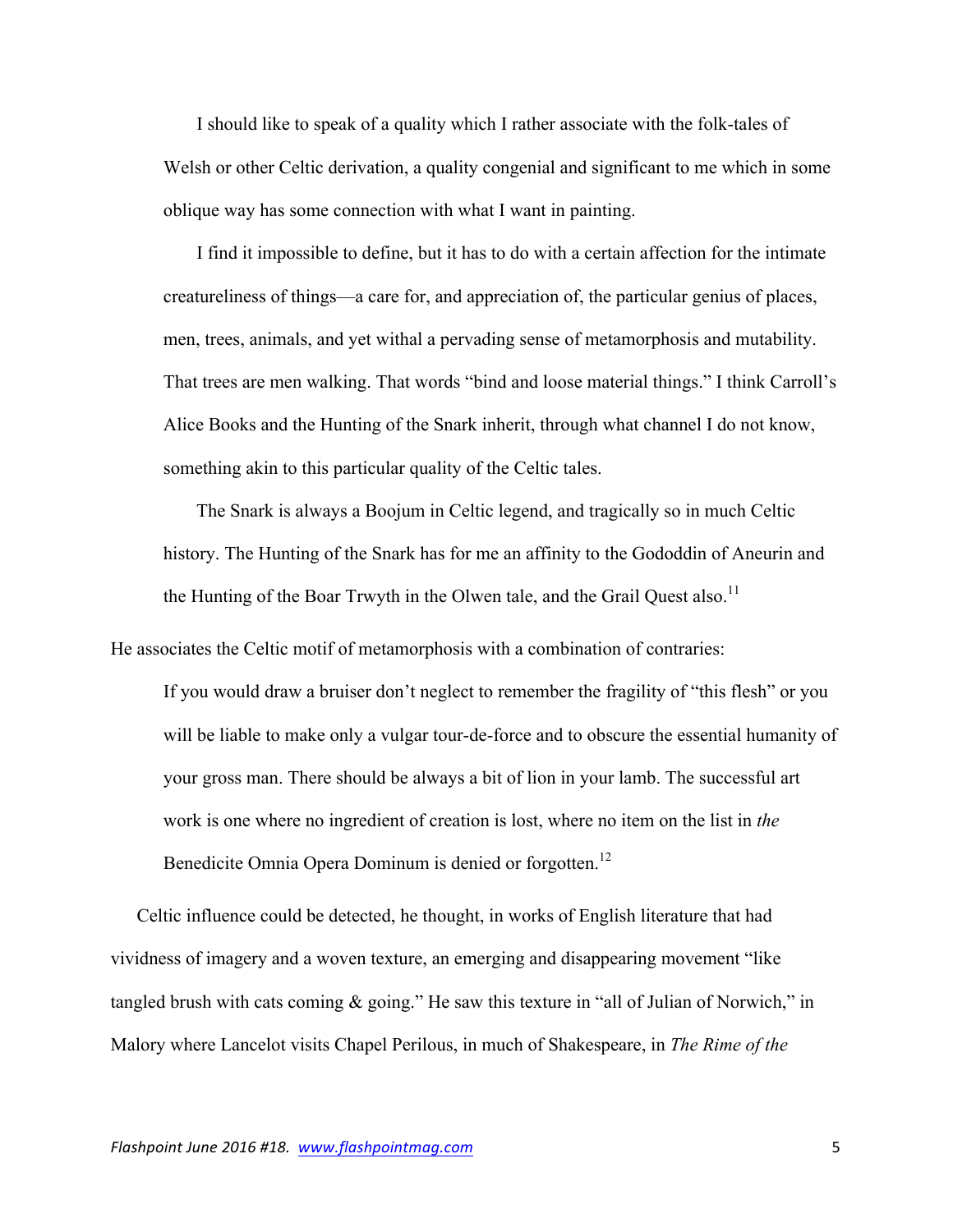*Ancient Mariner*, in the verse at the end of "Christabel," and in the writings of Lewis Carroll (*Letters to a Friend* 87).

It is no coincidence that he was revising *In Parenthesis* while first formulating these thoughts. As an infantryman, he had begun to notice affinity between the form-content of some of the earliest Welsh writing and the wet wasteland of the Western Front. In his important essay "The Myth of Arthur," he writes of Taliesin's poem "The Spoils of Hades" that "the setting is amphibious, a place of islands, and necks of land, … of transparency and extreme cold, unstable, with lights shining, which (like those familiar Very lights slowly gyrating over a 1916 ... Flanders field) coldly illumine, but do not clarify the scene" (*Epoch and Artist* 237). And he continues,

The folk tradition of the insular Celts seems to present to the mind a half-acquatic world—it is one of its most fascinating characteristics—it introduces a feeling of transparency and interpenetration of one element with another, of transposition and metamorphosis. The hedges of mist vanish or come again under the application of magic, such as Geraint ab Erbin encountered, just as the mists over peat-bog and tarn and traeth disclose or lose before our eyes drifting stumps and tussocks. It is unstable, the islands float, where a *caer* or a *llys* now is a glassy expanse (239).

By the mid-1920s he had achieved something like this "interpenetration" of elements in his watercolour paintings. But the setting of much of *In Parenthesis* is also such a place of metamorphosis, and the form of the poem suits its setting by modulating between differing registers of language and between different imaginative levels (realism, romance, and myth). After its publication, he would say that *In Parenthesis* is in this Celtic tradition.<sup>13</sup> His second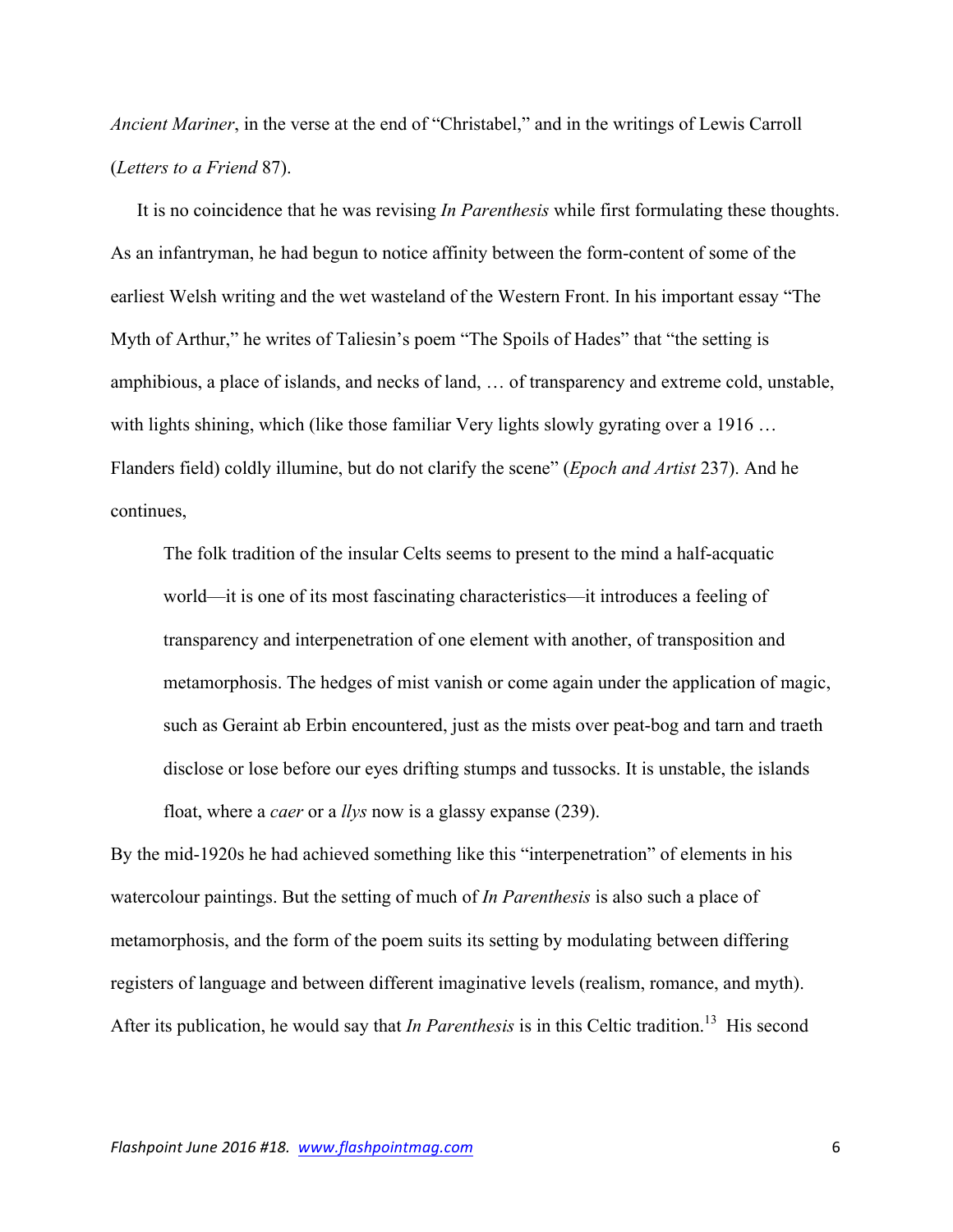long poem, *The Anathemata* (1952) and his later mid-length poems would also be in this tradition.

It was a tradition that, he thought, had positively influenced English visual art. He saw as a Celtic quality a sense of intimacy in English painting that French painting lacks. He saw it in the Stuart needlework in the Victoria and Albert Museum, especially the embroidered linen caps with pearls for young girls "that are," he thought, "very Nonney Noe."<sup>14</sup> In his opinion, "the best stuff that the English nation has produced artistically" is its embroidery, famous in the Middle Ages as *Opus Anglicanum*. <sup>15</sup> He saw the Celtic strain in much of Samuel Palmer's work, including *Bright Cloud*, though he thought that a bad painting. His own visual art is, in this sense, English, though he regarded it as less so for his having inculcated "faded academism, the last dregs of the Classical tradition" and later Impressionism & the early years of post-Impressionism—the 'school' of Paris etc. etc. Nevertheless," he writes, "even I have this feeling of wanting to include 'everything'; 'the whole' in such works as I've tried to make ... I mean the entirety or totality in a little place or space" (*Letters to a Friend*, 80-1).

He saw Celticity and therefore true Britishness as present stylistically in "homely" English things. These did *not* include the English Bible, which "superb as it is, tragically misses the real fragrance of our real goods—it's apt to hit on the chest & beat on the ears like Milton—blast him."<sup>16</sup> He preferred Wycliffe's translation of scripture "in that unaffected English" ("more *potent* than the A.V, less smoothed out & less donnish") and regretted its being virtually unobtainable.<sup>17\*</sup> To him, truly English (at heart Celtic) works are

always a *loving* "*handled*" "*textured*" free-flowing affair with a bit of thunder-storm-

!!!!!!!!!!!!!!!!!!!!!!!!!!!!!!!!!!!!!!!!!!!!!!!!!!!!!!!!!!!!

<sup>\*</sup> He thought the Wycliffe version of the parable of the prodigal son in *The Oxford Book of English Prose* 'a knock out.' A friend had once leant him a copy of the entire Wycliffe New Testament and he found it 'terrific' (Letter to Tony Stoneburner , n.d. c. 1968).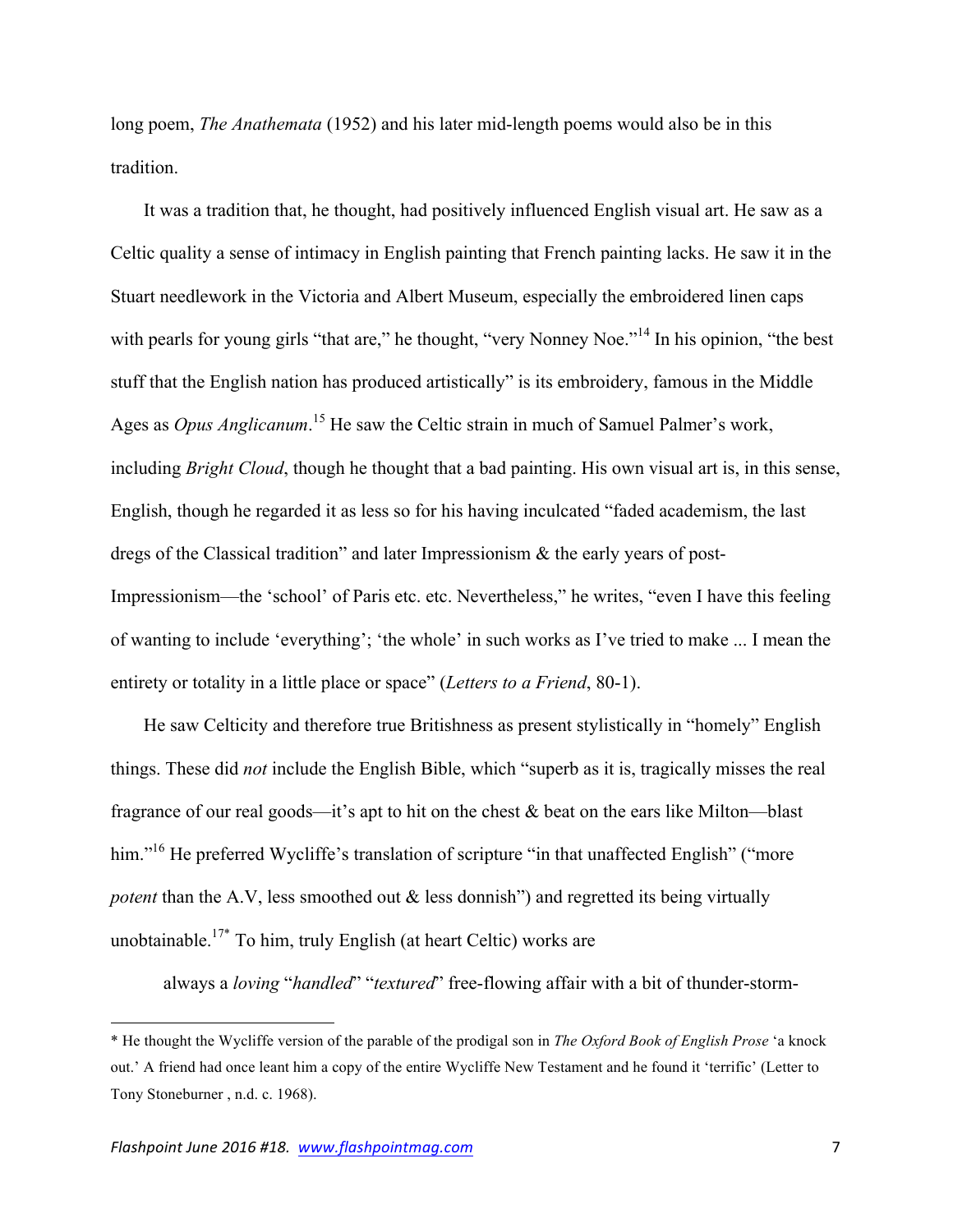behind-an-apple-tree—linear-tentative-not large-*packed* with life a bit of a joke speckled—like a large thrush's breast  $\&$  spear points in a garden. ... It is the work of a motley race with Kent gardens & Capel-y-ffin darknesses within a day's walk ...—it's a patch-work quilt in a way, on the bed of a princess with a dead dog on the mat. "In scarlet town where I was born" & "the cruel ships carpenter" & all that no less than "this battle fares like to the morning's war"—I rather fancy that the Bros Adams got a *kind* of English thing in their how-ever-so-much derived-from-Europe classicism (like Dick Wilson)—& I think that our Ben [Nicholson], even when he thinks he's most "Paris" & what not has it very markedly.<sup>18</sup>

He believed that the Puritan Revolution largely destroyed Celtic Britishness as a major current within English creativity. Aiding and abetting this destruction were the foreign influences in the Jacobeans and in neo-Classicism and Alexander Pope, which virtually obliterated the essential, elusive qualities that had informed British art and literature from the remote early Welsh (of Anglo-Saxon times) and the earlier Celtic past. The great eighteenth-century English painters and "what I suppose floods Burlington House is the counterpart to the English-bible-Milton business" and not at all, in this sense, authentically British.

Aesthetic literary Britishness survived, he thought, in the common songs where roses, death and bridal nights are vitally, incongruously joined. The real thing is there "to make you weep," he said, in the early medieval works; then becomes heavy and dull in the later Middle Ages; then, with Shakespeare and the Metaphysical poets, "happy, prouder, conscious, & having a regular fine old fling." It is significant, he thought, that the English Metaphysical poets were largely Welsh by descent. Not that their achievement was simply Welsh. It resulted, he thought, from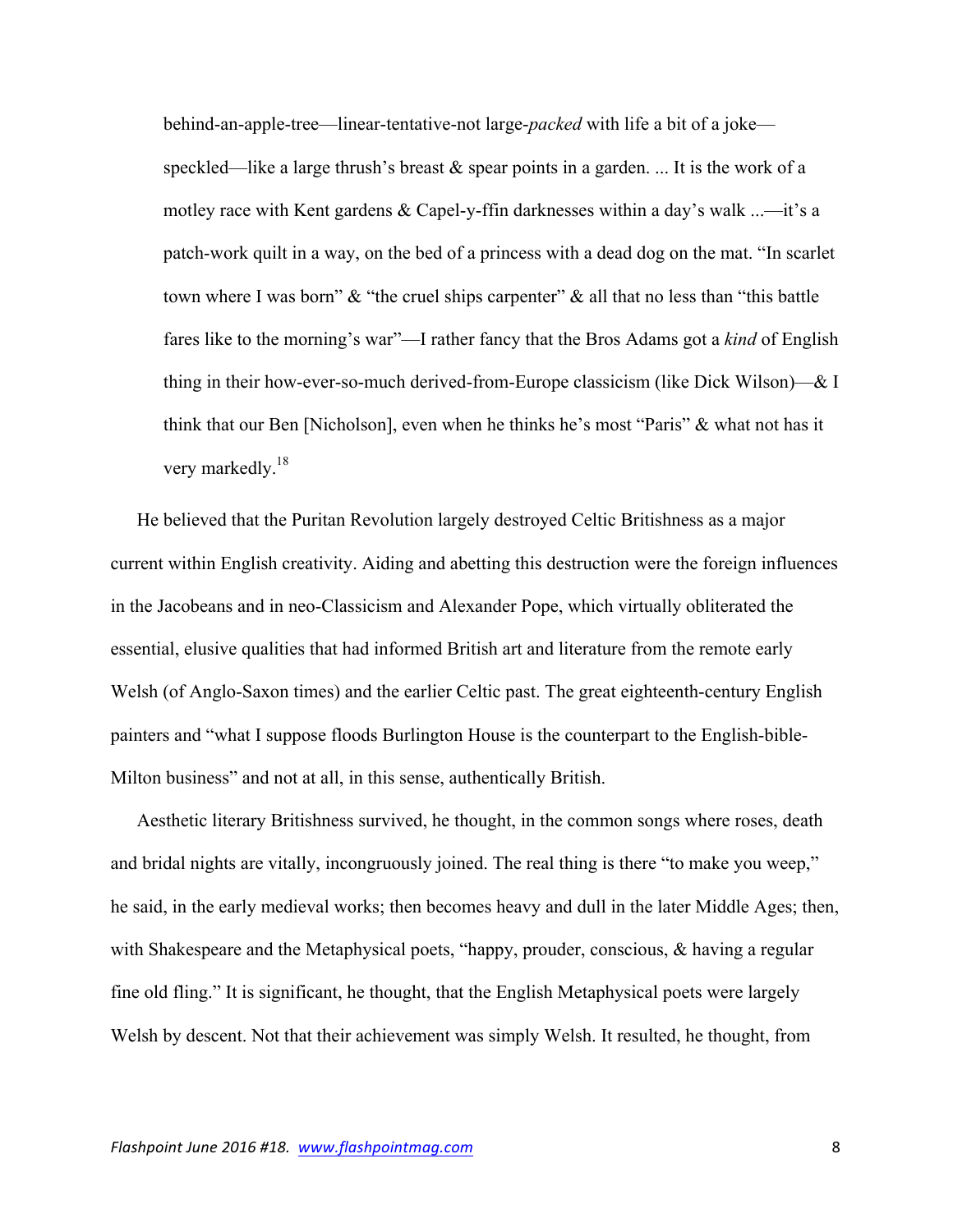Welshness meeting Englishness in imaginative transformation.<sup>†</sup> This later happened in reverse, when Englishness met Welshness in the poetry of Hopkins.

Kit Smart, Coleridge, the romantic revival picks it up only half—Blake with both hands  $\&$ feet  $\&$  so violently as to remould it with some quite other thing—immensely great  $\&$ alone—but it was all British raw material. I think some of the PreRaphaelites recognized the thing but for some reason or other & many reasons just got every cart before all the wrong horses  $&$  so—bloody pathetic affair.<sup>19</sup>

It was only "by a kind of 'pseudomorphosis'," he thought, that Hopkins so clearly revives "this 'Celtic' thing of demanding intricate & complex forms of compactness and precision and producing in his case, because of his great poetic genius, works which astonish, not only by their power but by their delicacy." Considering the Victorian age and the institutional culture of the Jesuits, he thought Hopkins's poetry "a bloody miracle."<sup>20</sup>

Because the qualities that he considered Celtic were what he most loved in visual art as well as in literature, there was, he said, no English "painter or draughtstman who I would rise from my bed to look at with any certainty of reward since Blake."<sup>21</sup> It was the denial of British Celticity in modern English writing and painting that convinced him, as much as anything else, of contemporary cultural decline.

In his own painting, he was Celtic in this sense, and it involved his seeing and re-presenting small particulars. In his vision, whether a centre of attention or not, every detail resists being merely

!!!!!!!!!!!!!!!!!!!!!!!!!!!!!!!!!!!!!!!!!!!!!!!!!!!!!!!!!!!!

<sup>†</sup> He writes in 1962 to Vernon Watkins, 'It looks to me as though some fusion took place in the aristocratic poets of the Welsh-border in the 16th-17th Centuries between something that was, in part, 'Welsh' and the new Counter-Reformation ... mystical tradition from the Continent, affecting Vaughan, Traherne, Herbert, Crashaw, Carew, Donne, perhaps Keffyn ... all these men were either Cornish or Welsh. None were 'English' (*Letters to a Friend* 81- 2).' Of these poets, his favourite was Donne, in whom he had read a good deal, including 'that heavenly thing' Satire II (Letter to Harman Grisewood, 14 February 1938).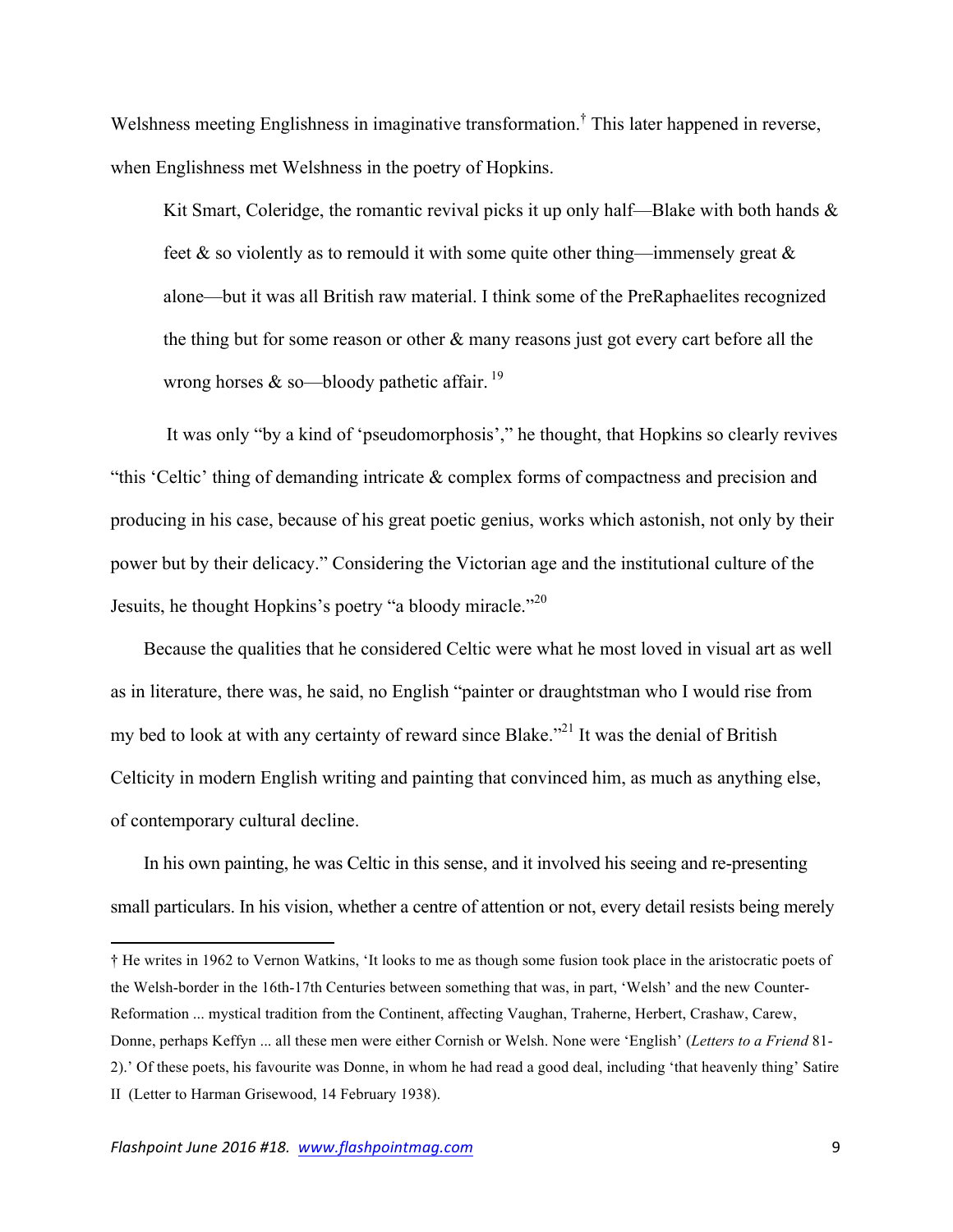part of a whole. He regarded the love of small, "deep down things," which Hopkins celebrated, as distinctively Celtic and right. Each exists for its own sake, subsumed in a larger relaxed unity, which is not dominating or controlling in a way that diminishes the small parts. In this regard, his paintings express love, not power. It is a form not so much imagined or given as discovered, partly by accident, through judicious muddling and, in Jones, the least dictatorial of sensibilities.

His long view of British art and literature is a remarkable critical-theoretical synthesis. How it illuminates British culture throughout history is a matter for further consideration and debate. Many of the qualities he valued can be found in Homer and are therefore not exclusively Celtic but probably distinctive of sophisticated art in any vital, largely oral culture. Yet the Celts had these qualities in what seems an undeniably rich tradition of visual, musical, and literary arts. Certainly, Jones's theory indicates qualities that characterize his own work and, it is fair to say, make it more distinctively British than that of any other modern English painter (with the possible exception of his friend Stanley Spencer) and more than any other modern English writer.

## Works Cited

Jones, David. *Epoch and Artist.* Ed. Harman Grisewood. London: Faber, 1959.

Jones, David. *Letters to a Friend.* Ed. Aneirin Talfan Davies (Swansea: Christopher Davies, 1980.

Staudt, Kathleen Henderson. "David Jones: Eight Previously Unpublished Letters to Vernon Watkins," *Anglo Welsh Review* 87 (1987), 76-90.